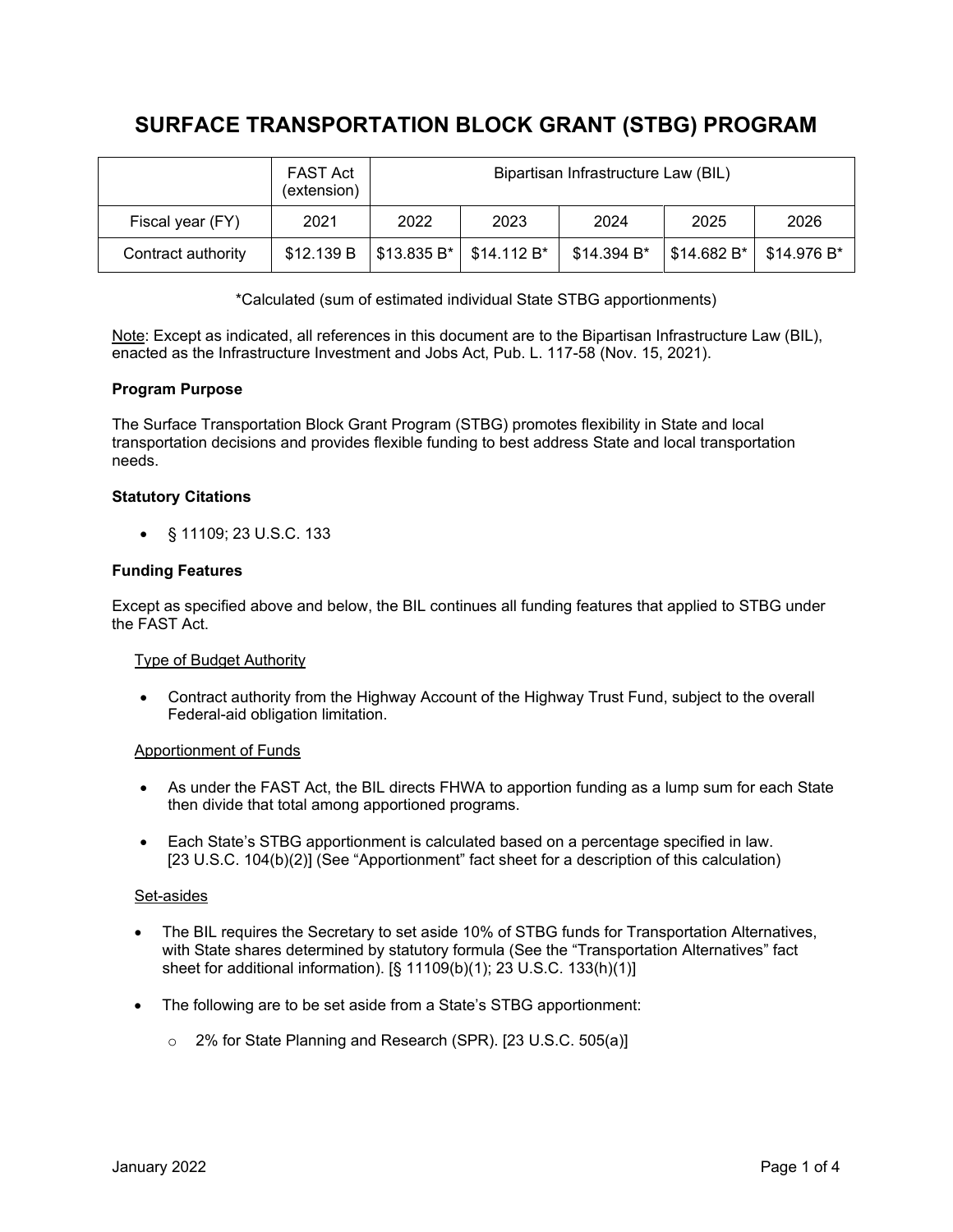o An amount equal to at least 20% (vs. 15% under the FAST Act) of the State's FY 2009 Highway Bridge Program apportionment for use on certain types of projects related to bridges and low water crossings on public roads other than Federal-aid highways (otherwise known as "off-system bridges"). The Secretary, after consultation with State and local officials, may reduce this set-aside requirement if it is determined that the State has inadequate off-system bridge needs. [§ 11109(a)(5); 23 U.S.C. 133(f)]

# **Suballocation**

- 55% of a State's STBG apportionment (after the set-aside for Transportation Alternatives) is to be obligated in the following areas, in proportion to their relative shares of the State's population: [§ 11109(a)(3); 23 U.S.C. 133(d)(1)(A)]
	- o *Urbanized areas with population greater than 200,000:* This portion is to be divided among those areas based on their relative share of population unless the Secretary approves a joint request from the State and relevant MPO(s) to use other factors. [23 U.S.C. 133(d)(1)(A)(i) and  $(d)(4)$ ]
	- o **[NEW]** *Urbanized areas with population of at least 50,000 but no more than 200,000:* The State is to establish a process to consult with relevant metropolitan planning organizations and describe how funds will be allocated equitably. [23 U.S.C. 133(d)(1)(A)(ii) and (d)(3)(A))
	- o **[NEW]** *Urbanized areas with population of at least 5,000 but no more than 49,999:* The State is to consult with regional transportation planning organizations, if any, before obligating funds for projects in these areas.  $[23 \text{ U.S.C. } 133(\text{d})(1)(\text{A})(\text{iii})$  and  $(\text{d})(3)(\text{B})]$
	- o *Areas with population of less than 5,000:* The State is to consult with regional transportation planning organizations, if any, before obligating funds for projects in these areas. [23 U.S.C. 133(d)(1)(A)(iv) and (d)(3)(B)]
- The remaining 45% of the State's STBG apportionment may be obligated in any area of the State. [23 U.S.C. 133(d)(1)(B)]

## Transferability to and from Other Federal-aid Apportioned Programs

- A State may transfer up to 50% of STBG funds made available each fiscal year to any other apportionment of the State, including the National Highway Performance Program, Highway Safety Improvement Program, Congestion Mitigation and Air Quality Improvement Program, National Highway Freight Program, **[NEW]** Carbon Reduction Program, and **[NEW]** Promoting Resilient Operations for Transformative, Efficient, and Cost-saving Transportation (PROTECT) Formula Program. Conversely, subject to certain limitations, a State may transfer up to 50% of funds made available each fiscal year from each other apportionment of the State to STBG. [23 U.S.C. 126(a)] (See other program-specific fact sheets for additional details.)
- However, as under the FAST Act, STBG funds suballocated under 23 U.S.C. 133(d)(1)(A) may not be transferred. [23 U.S.C. 126(b)(1)]
- Funds set aside for Transportation Alternatives may only be transferred after certain conditions are met (See the "Transportation Alternatives" fact sheet for additional information). [§ 11109(b)(2); 23 U.S.C. 126(b)(2)]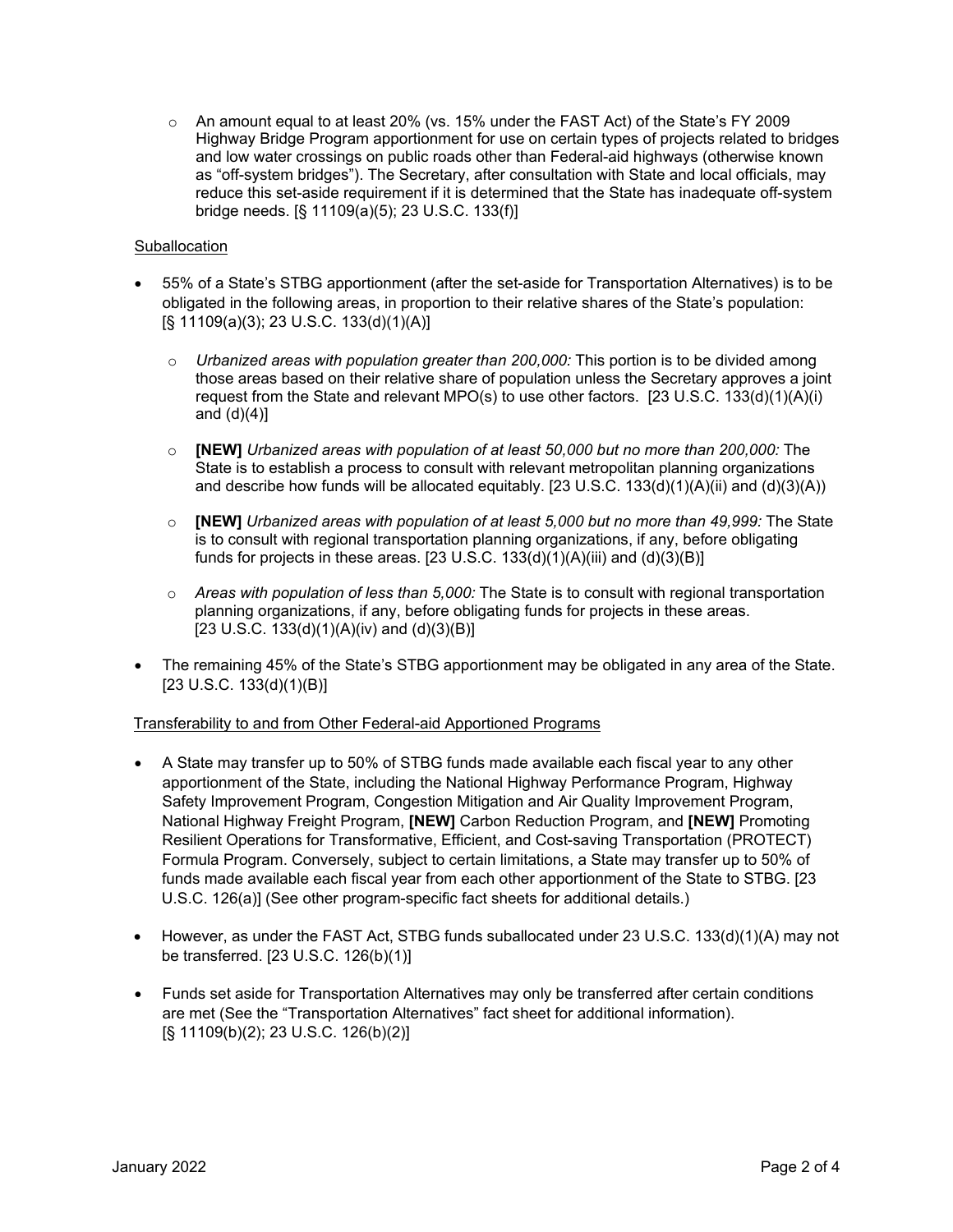# **Federal Share**

• As a general rule, in accordance with 23 U.S.C. 120. (See the "Federal Share" fact sheet for additional detail.)

# **Eligible Activities**

- The BIL's STBG Program continues all prior STBG eligibilities (see in particular 23 U.S.C. 133(b)(22), as amended, which carries forward all pre-FAST Act eligibilities). It also adds the following new eligibilities: [Except as noted, § 11109(a)(1)]
	- o Privately-owned, or majority-privately owned, ferry boats and terminal facilities that, as determined by the Secretary, provide a substantial public transportation benefit or otherwise meet the foremost needs of the surface transportation system [23 U.S.C. 133(b)(1)(B)];
	- o Wildlife crossing structures, and projects and strategies designed to reduce the number of wildlife-vehicle collisions [23 U.S.C. 133(b)(1)(G); 23 U.S.C. 133(b)(14)];
	- $\circ$  The addition or retrofitting of structures or other measures to eliminate or reduce crashes involving vehicles and wildlife [23 U.S.C. 133(b)(3)];
	- $\circ$  Projects eligible under 23 U.S.C 130 and installation of safety barriers and nets on bridges [23 U.S.C. 133(b)(5)];
	- $\circ$  Maintenance and restoration of existing recreational trails [23 U.S.C. 133(b)(7)];
	- $\circ$  Installation of electric vehicle (EV) charging infrastructure and vehicle-to-grid infrastructure [23 U.S.C. 133(b)(15)];
	- $\circ$  Installation and deployment of current and emerging intelligent transportation technologies [23 U.S.C. 133(b)(16)];
	- $\circ$  Planning and construction of projects that facilitate intermodal connections between emerging transportation technologies, such as magnetic levitation and hyperloop [23 U.S.C. 133(b)(17)];
	- $\circ$  Protective features, including natural infrastructure, to enhance resilience of an eligible transportation facility [23 U.S.C. 133(b)(18)];
	- $\circ$  Measures to protect an eligible transportation facility from cybersecurity threats [23 U.S.C. 133(b)(19)];
	- $\circ$  Conducting value for money analyses or similar comparative analyses of public-private partnerships [§ 11508(d)(2); 23 U.S.C. 133(b)(21)]
	- $\circ$  [Up to 5% of STBG apportionment] rural barge landing, docks, and waterfront infrastructure in a rural community or Alaska Native village that is off the road system;  $\S$  11109(a)(7); 23 U.S.C. 133(b)(23) and (j)];
	- o Projects to enhance travel and tourism [23 U.S.C. 133(b)(24)];<br>
	Replacement of low-water crossing with a bridge not on a Fede
	- Replacement of low-water crossing with a bridge not on a Federal-aid highway [§ 11109(a)(2)(D); 23 U.S.C. 133(c)(4)];
	- $\circ$  Capital projects for the construction of a bus rapid transit corridor or dedicated bus lane [§ 11130; 23 U.S.C. 142(a)(3)]; and
	- $\circ$  [Up to 15% of STBG apportionment] may be used on otherwise STBG-eligible projects or maintenance activities on roads functionally classified as rural minor collectors or local roads, ice roads, or seasonal roads, may be transferred to the Appalachian Highway System Program or the Denali Access System Program [§ 11109(a)(7); 23 U.S.C. 133(k)].

## **Program Features**

Except as specified above and below, the BIL continues all requirements that applied to STBG under the FAST Act.